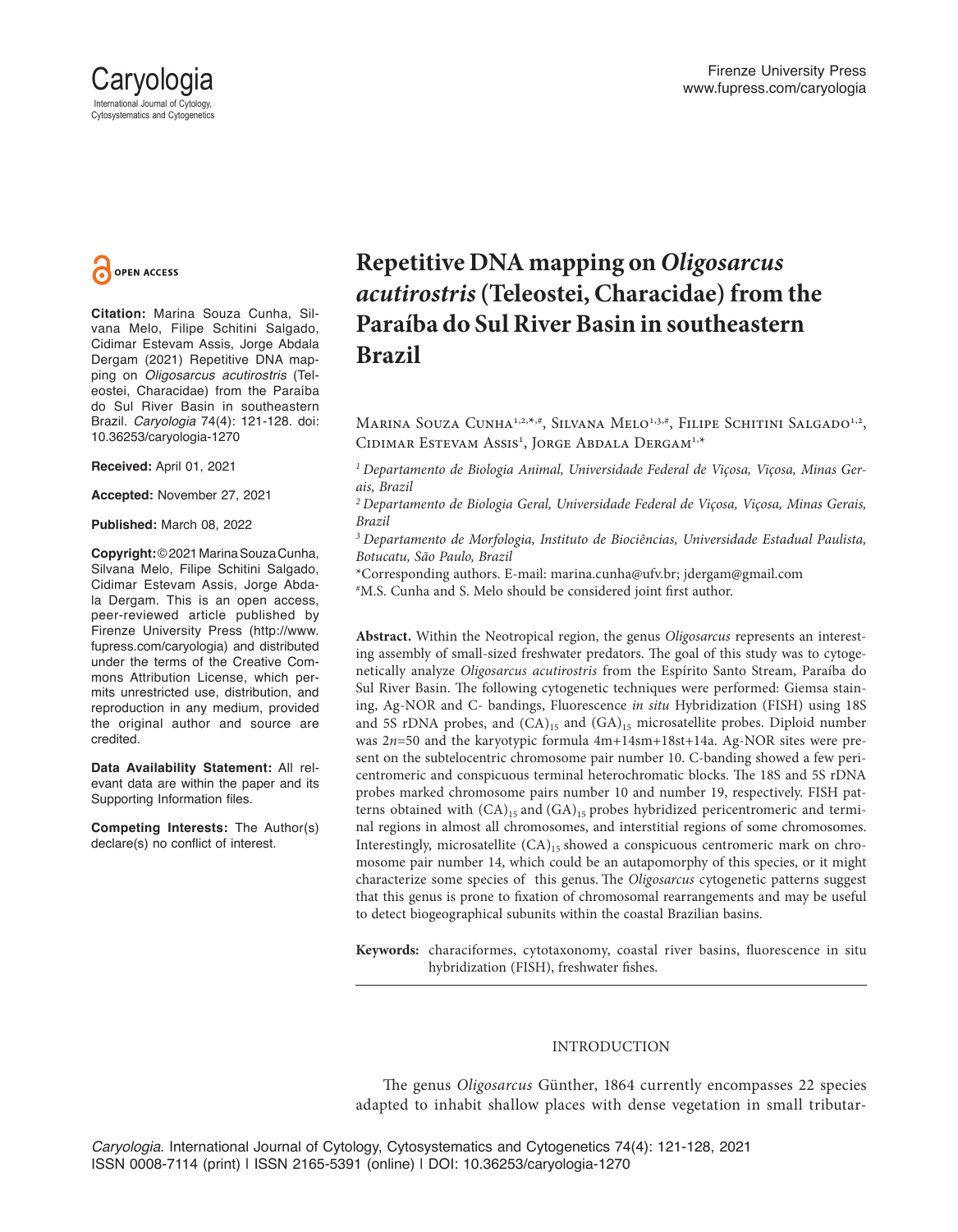ies, river channels, although they are also collected in large rivers (Araújo *et al.* 2005; Ribeiro and Menezes 2015; Fricke *et al.* 2021). They are distributed throughout most of South America (Menezes 1988), and its endemism patterns and biogeographic relevance have been addressed (Menezes 1987, 1988; Ribeiro and Menezes 2015; Wendt *et al.* 2019).

Eight *Oligosarcus* species have been studied with cytogenetic techniques, showing a conserved diploid number of 2*n* = 50 (Martinez *et al.* 2004; Centofante *et al.* 2006; Rubert and Margarido 2007; Barros *et al.* 2015). Some species have shown high levels of population chromosome variation (Table 1), including 18S rDNA amplification (up to 10 chromosomes) (Barros *et al.* 2015) and the presence of odd numbers (*i.e.* 3, 7, 9) of ribosomal clusters (Hattori *et al.* 2007; Usso *et al.* 2018).

The cytogenetic tools have been instrumental on systematic studies for understanding phylogenetic relationships in several animal groups. Over the recent years, the increasing use of the molecular cytogenetic techniques have added important insights in studies of cryptic and closely related species (Supiwong *et al.* 2013; Yano *et al.* 2016; Utsunomia *et al.* 2018; Conde-Saldana *et al.* 2019; Ibagon *et al.* 2020; Salgado *et al.* 2021), and have been a valuable tool to evidence possible hybridization cases (Peres *et al.* 2012; Gavazzoni *et al.* 2020).

Within the *Oligosarcus* genus, *Oligosarcus acutirostris* Menezes, 1987 is broadly distributed among the rivers belonging to the coastal eastern basins of Brazil (between Espírito Santo and Bahia states) (Menezes 1987; Fricke *et al.* 2021). The aim of this study was to cytogenetically analyze *O. acutirostris* from the Espírito Santo Stream, Paraíba do Sul River Basin, with an additional cytogenetic review of the genus *Oligosarcus*.

#### MATERIAL AND METHODS

*Oligosarcus acutirostris* specimens (four males, two females, and one juvenile) were collected in the Espírito Santo Stream, Paraibuna River, Paraíba do Sul River Basin (21º41'27" S 43º28'25" W), with collection license SISBIO 14975-1 issued to Jorge Abdala Dergam. The specimens were identified (Menezes, 1987; Ribeiro and Menezes, 2015) and deposited in the ichthyological collection of the Museu de Zoologia João Moojen in the Universidade Federal de Viçosa, Minas Gerais, Brazil (lot number MZUFV 4104).

The animals were anesthetized and euthanized using 300 mg.L-1 clove oil aqueous solution (Lucena *et al.* 2013) following the Universidade Federal de Viçosa Animal Welfare Committee protocols (authorization 68/2014).

Mitotic metaphase chromosomes were obtained through air-drying technique (Bertollo *et al.* 1978). Chromosomes were stained with Giemsa to characterize the diploid number, karyotypic formula and the number of chromosome arms (Fundamental Number - FN). The chromosomes were measured with Image-Pro Plus® software and classified according to the arm ratios proposed by Levan *et al.* (1964) in metacentric, submetacentric, subtelocentric, and acrocentric. The nucleolar organizing regions were detected using silver nitrate impregnation technique (Ag-NOR) (Howell and Black 1980), and the heterochromatic regions were evidenced using C-banding (Sumner 1972) and dyed with DAPI.

The fluorescence *in situ* hybridization (FISH) was used to characterize the chromosomal distribution patterns of 18S and 5S ribosomal sites (double-FISH), and  $(CA)_{15}$  and  $(GA)_{15}$  microsatellites (single-FISH). FISH protocols were carried out according to Pinkel *et al.* (1986). The 18S probe was labeled with biotin using the BIO-Nick Translation Mix kit (Roche Applied Science) and the signal was detected with Avidin-FITC (Sigma), whereas the 5S rDNA probe was labeled with digoxigenin using the DIG-Nick Translation Mix kit (Roche Applied Science) and the signal was detected with Anti-Digoxigenin-Rhodamine (Roche Applied Science). The microsatellite repetitive probes  $(CA)_{15}$  and  $(GA)_{15}$  were synthesized and labeled with fluorochrome Cy3 on the 5' end (Sigma). Digital images were obtained in BX53F Olympus microscopes with Olympus DP73 and XM10 cameras, for Giemsa and fluorescent techniques respectively, both using CellSens imaging software (Olympus).

#### RESULTS

The diploid number of *O. acutirostris* was 2*n* = 50, karyotypic formula of  $4m + 14sm + 18st + 14a$ ,  $FN = 86$ , with no differences between males and females (Fig. 1). The Ag-NOR was located on the short arm of the largest subtelocentric chromosome pair number 10 (box on Fig. 1). C-banding evidenced heterochromatic blocks mainly on pericentromeric and terminal regions of the chromosomes, although not all chromosomes showed heterochromatic positive markings (Fig. 2). The 18S rDNA FISH probe marked subtelocentric pair number 10, whereas the 5S rDNA probe marked the acrocentric pair number 19 (Fig. 2).

The microsatellite  $(CA)_{15}$  probe hybridized in pericentromeric and terminal regions of most chromosomes, and in interstitial regions of a few chromosomes, with a conspicuous centromeric mark on pair number 14, observed in both sexes. The  $(GA)_{15}$  probe hybridized in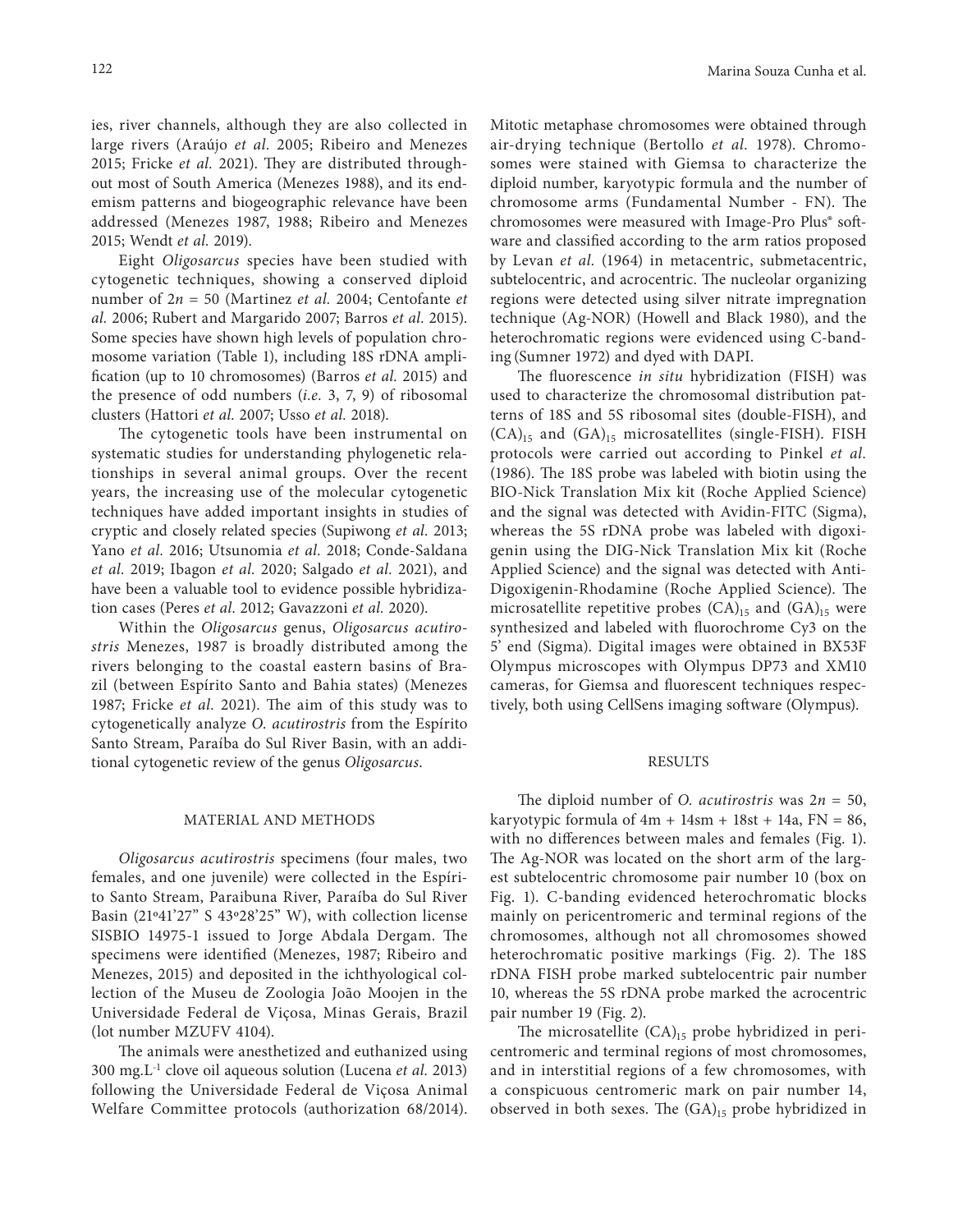

**Figue 1.** Giemsa-stained karyotype of *Oligosarcus acutirostris* (2*n* = 4m + 14sm + 18st + 14a, NF = 86). Mean values of chromosome arm ratios are in parentheses. The Ag-NOR on chromosome pair number 10 is shown in the box.

terminal regions of almost all chromosomes, with a few pericentromeric and interstitial blocks (Fig. 2).

#### DISCUSSION

All *Oligosarcus* species are characterized by a diploid number of 50 chromosomes, which is considered a plesiomorphic trait within the family Characidae (Kavalco *et al.* 2005). However, the karyotypic formulae and cytogenetic banding patterns are highly variable (Table 1), underlining the relevance of chromosomal inversions and/or translocations in the karyotypic evolution of this group (Centofante *et al.* 2006; Rubert and Margarido 2007; Barros *et al.* 2015). This condition is a stark contrast with the conserved chromosomal macrostructure observed in other families, such as Anostomidae (Salgado *et al.* 2021), and Prochilodontidae (Voltolin *et al.* 2013; Melo *et al.* 2017).

Small amounts of heterochromatin, with few pericentromeric and conspicuous terminal blocks, can be considered a widespread trait of the genus *Oligosarcus* (reviewed in Usso *et al.,* 2018). Within Characidae, closely related genera typically show high levels of inter-

specific karyotypic variation, such as large amounts of heterochromatin found in *Deuterodon taeniatus* (Jenyns, 1842) (Cunha *et al.* 2016), contrasting with the low amounts in *Deuterodon pedri* Eigenmann, 1907 (Coutinho-Sanches and Dergam 2015). Also, there are cases of intraspecific heterochromatin variation, such as in *Astyanax lacustris* (Lütken 1875) (Cunha *et al.* 2019) and *Astyanax scabripinnis* (Jenyns, 1842) (Santos *et al.* 2012).

Among *Oligosarcus* species, Ag-NOR cistrons have been observed on metacentric, submetacentric, subtelocentric, and acrocentric chromosomes (Martinez *et al.* 2004; Rubert and Margarido 2007; Barros *et al.* 2015). Although the occurrence of a single pair of Ag-NORs is common in this genus, up to eight sites have been observed (Table 1). In *O. acutirostris*, coincidental markings of Ag-NOR and 18S rDNA FISH probe demonstrates that the nucleolar organizing region is restricted to one chromosome pair. In some other *Oligosarcus* species, discrepancy between these cytogenetic markers indicate that not all ribosomal sites highlighted by the 18S probe are active (Table 1).

The presence of only one pair of 5S rDNA is the most widespread trait observed in *Oligosarcus* spp., showing less variability than the 18S rDNA clusters (Table 1).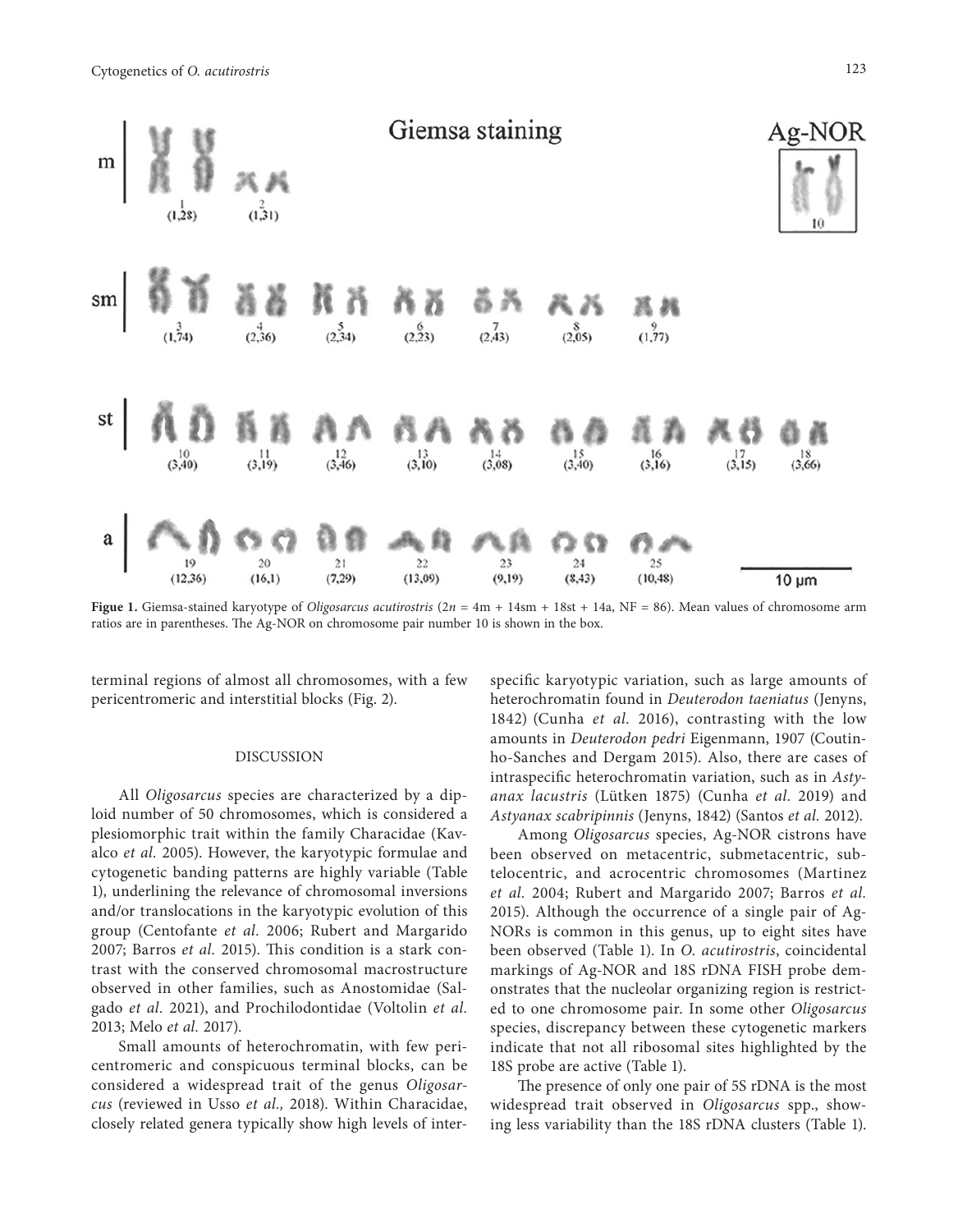

**Figure 2.** DAPI-stained C-banding and fluorescence *in situ* hybridization (FISH) patterns of *Oligosarcus acutirostris*. Double-FISH was performed with the probes 18S (pair number 10) and 5S rDNA (pair number 19), and single-FISH with the repetitive microsatellite probes  $(CA)_{15}$  and  $(GA)_{15}$ . A conspicuous centromeric mark on pair number 14 was observed with the  $(CA)_{15}$  probe (indicated by the arrow).

Based on non-simultaneous FISH patterns, Hattori *et al.* (2007) suggested the existence of synteny between the 18S and 5S rDNA cistrons in *O. hepsetus, O. pintoi,* and *O. jenynsii*. However, this putative syntenic pattern has not been observed in other studies that applied double-FISH (Barros *et al.* 2015; Usso *et al.* 2018; present study). The ribosomal 18S and 5S probes constitute potential phylogenetic markers for populations or species groups in the family Characidae (Kavalco *et al.* 2004; Coutinho-Sanches and Dergam 2015; Piscor *et al.* 2019).

The family Characidae has a complex evolutionary history, and the phylogenetic relationship of its members have been assessed using morphological and molecular data (Mirande 2010; Oliveira *et al.* 2011; Silva *et al.* 2017; Wendt *et al.* 2019). Most small-sized fish of this family, which includes the genus *Oligosarcus*, have complex taxonomic issues. Although this is the first study using microsatellite DNA probes to characterize an *Oli-* *gosarcus* species, the conspicuous mark on chromosome pair number 14 with the  $(CA)_{15}$  probe in *O. acutirostris* could be an autapomorphy of this species, or it might be a cytotaxonomic marker for some species within this genus. In other fish groups, these probes are distributed mainly in terminal chromosome regions, but additional interstitial markings have been useful as cytotaxonomic markers (Supiwong *et al.* 2013; Cunha *et al.* 2016; Salgado *et al.* 2021), as well as in the identification of sex chromosome systems (Cioffi *et al.* 2011; Poltronieri *et al.* 2014; Yano *et al.* 2016).

Most of the *Oligosarcus* species are allopatric, just a few are sympatric but not syntopic (Ribeiro and Menezes 2015). This habitat partitioning together with competitive exclusion may act as geographical or ecological barriers isolating populations, favoring the diversification and speciation of this taxon. Classical chromosomal evolutionary models suggest that high rates of chromo-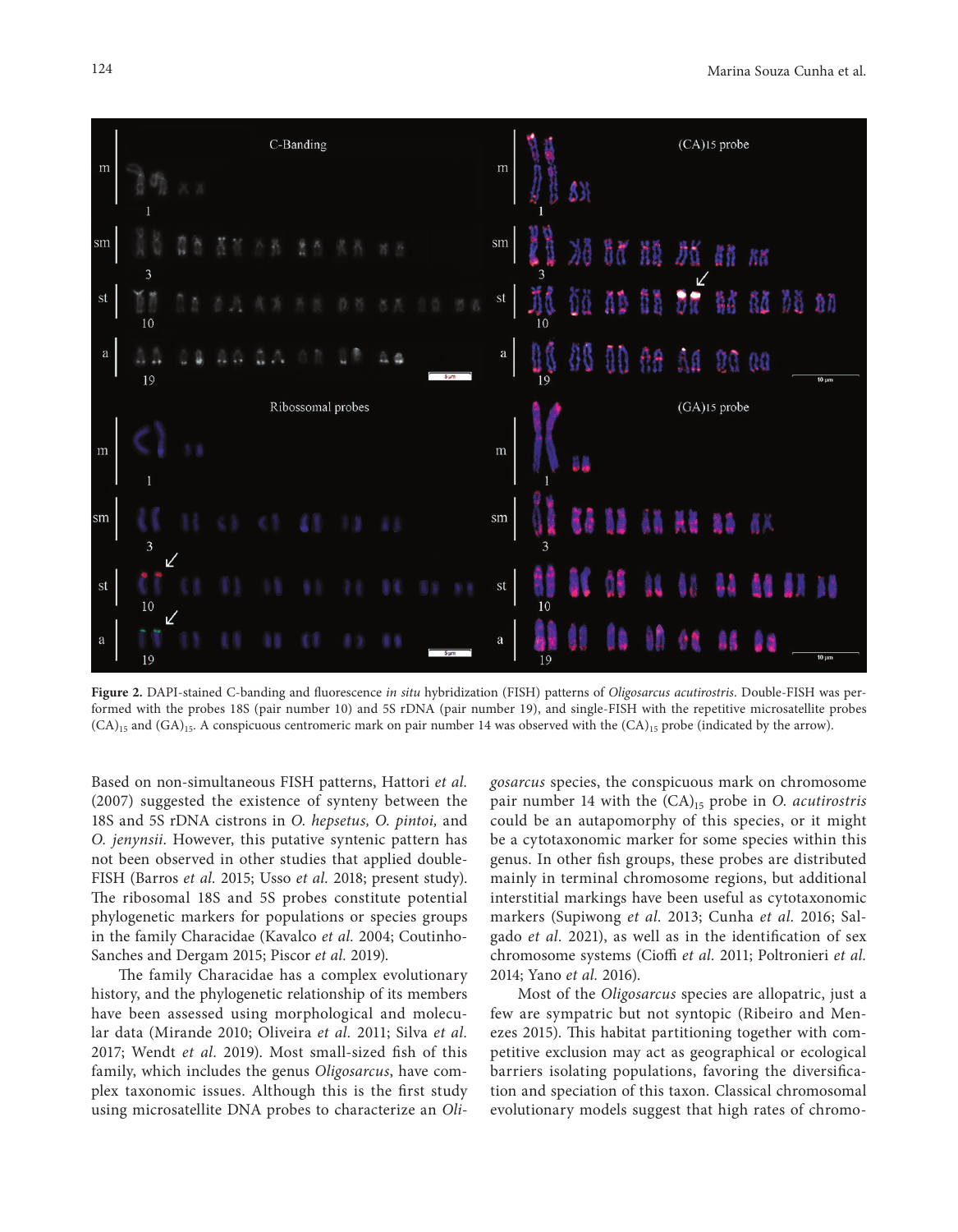| Species         | Locality                                                   | Karyotype                  | Ag-<br>NOR     | 18S<br>rDNA      | 5S<br>rDNA               | References                |
|-----------------|------------------------------------------------------------|----------------------------|----------------|------------------|--------------------------|---------------------------|
| O. acutirostris | Espírito Santo Stream,<br>Paraíba do Sul Basin             | $4m+14sm+18st+14a$         | 2              | $\overline{2}$   | $\overline{2}$           | Present study             |
| O. argenteus    | Doce River Basin                                           | 6m+12-14sm+16-20st+12-14a  | 4              | $8^{\#}-10^{\#}$ | $\overline{2}$           | Barros et al. 2015        |
| O. hepsetus     | Grande Stream, Paraíba do<br>Sul Basin                     | $6m+12sm+14st+18a$         | 3              | $\overline{4}$   | L.                       | Centofante et al. 2006    |
| O. hepsetus     | Santo Antônio Stream,<br>Paraíba do Sul Basin              | $4m+12sm+16st+18a$         | 3              | 6                |                          | Centofante et al. 2006    |
| O. hepsetus     | Ipiranga and Juquia rivers,<br>Paraíba do Sul Basin        | $2m+26sm+4st+18a$          |                |                  |                          | Falcão and Bertollo 1985  |
| O. hepsetus     | Paraíba do Sul River, Paraíba<br>do Sul Basin              | 2m+16sm+16st+16a           | $\overline{2}$ | $2 - 3$          | $\overline{2}$           | Hattori et al. 2007       |
| O. hepsetus     | Paraitinga River and Jacui<br>Stream, Paraíba do Sul Basin | $6m+10$ sm $+16$ st $+18a$ | $\overline{c}$ | $\overline{4}$   | $\overline{4}$           | Kavalco et al. 2005       |
| O. jenynsii     | Ipiranga Rivers, Paraíba do<br>Sul Basin                   | $6m+22sm+6st+16a$          | ÷,             |                  | $\sim$                   | Falcão and Bertollo 1985  |
| O. jenynsii     | Uruguay River, Santa<br>Catarina State, Brazil             | 2m+24sm+10st+14a           | $\overline{2}$ | $\overline{2}$   | $\overline{2}$           | Hattori et al. 2007       |
| O. longirostris | Iguaçu River, Upper Paraná<br>Basin                        | $4m+10$ sm+ $16st+20a$     | 2              |                  | L.                       | Rubert and Margarido 2007 |
| O. longirostris | Iguaçu River, Upper Paraná<br>Basin                        | $2m+20$ sm+ $10st+18a$     | $\overline{4}$ |                  |                          | Martinez et al. 2004      |
| O. macrolepis   | Turvo River, Minas Gerais<br>State                         | $8m+20$ sm+6st+16a         |                |                  |                          | Falcão and Bertollo 1985  |
| O. paranensis   | Keller River, Upper Paraná<br>Basin                        | $2m+26sm+8st+14a$          | $2 - 6$        |                  |                          | Martinez et al. 2004      |
| O. paranensis   | Tunas River, Upper Paraná<br>Basin                         | $4m+10$ sm $+16$ st $+20a$ | $2 - 6$        |                  |                          | Rubert and Margarido 2007 |
| O. paranensis   | Três Bocas Stream, Tibagi<br>Basin                         | 8m+18sm+10st+14a           | $2 - 8$        | 7                | 2                        | Usso et al. 2018          |
| O. paranensis   | Quexada River, Ivaí Basin                                  | $6m+10$ sm $+16$ st $+18a$ | $2 - 6$        | 9                | $\overline{2}$           | Usso et al. 2018          |
| O. pintoi       | Mogi-Guaçu River, Upper<br>Paraná Basin                    | $4m+20$ sm+ $10st+16a$     | $\overline{a}$ |                  | ÷,                       | Falcão and Bertollo 1985  |
| O. pintoi       | Mogi-Guaçu River, Upper<br>Paraná Basin                    | $2m+20$ sm+ $12st+16a$     | $\overline{2}$ | 3                | 3                        | Hattori et al. 2007       |
| O. pintoi       | Tunas River, Upper Paraná<br>Basin                         | $4m+10$ sm+ $16st+20a$     | $2 - 4$        | L.               | $\overline{\phantom{a}}$ | Rubert and Margarido 2007 |
| O. solitarius   | Doce River Basin                                           | 4m+14-16sm+14-20st+12-18a  | 2              | $6^{\#}$         | $\overline{2}$           | Barros et al. 2015        |
| Oligosarcus sp. | Das Velhas River, São<br>Francisco Basin                   | $6m+14sm+18st+12a$         | 4              | $10^{#}$         | $\overline{c}$           | Barros et al. 2015        |

**Table 1.** Cytogenetic variation in the *Oligosarcus* species regarding the karyotypic formulae and the number of chromosomes marked by the Ag-NOR, 18S and 5S rDNA markers.

# Some chromosomes showed biterminal markings.

some rearrangement fixation are associated with species subdivided in small populations (King 1987; Sites and Moritz 1987), but they may also arise when selection favors reduction of crossing-over rates between chromosome regions, favoring chromosome rearrangement fixation and speciation (Faria and Navarro 2010). We conclude that *Oligosarcus* species are prone to fixation of chromosomal rearrangements and this characteristic may be useful to detect biogeographical subunits within the coastal Brazilian basins.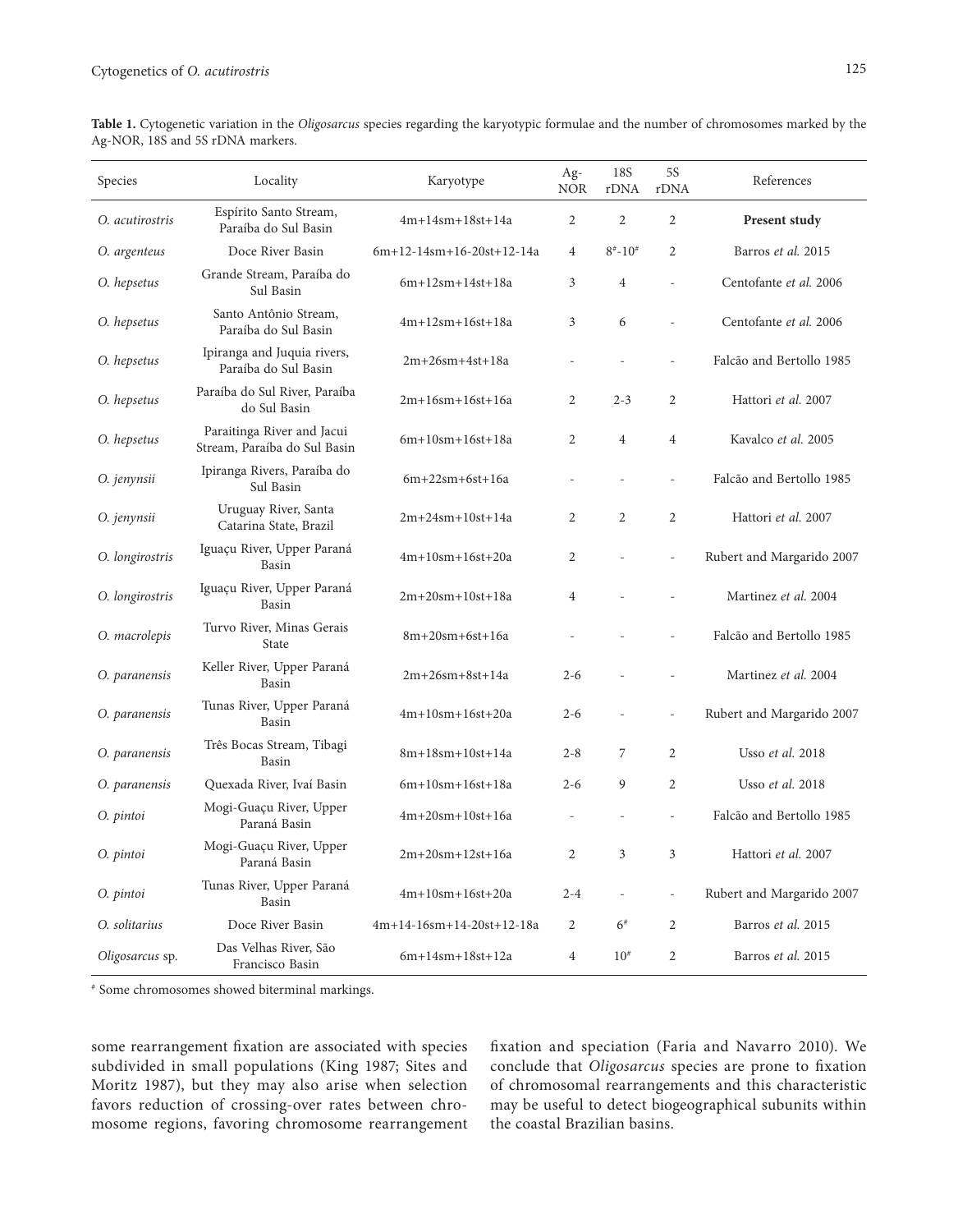### ACKNOWLEDGMENTS

The authors wish to thank Dr. Vivian Gemiliano Pinto (Instituto Federal de Educação Ciência e Tecnologia do Sudeste de Minas Gerais - Campus Juiz de Fora) for logistical support. The authors also wish to thank "Conselho Nacional de Desenvolvimento Científico e Tecnológico (CNPq)", "Coordenação de Aperfeiçoamento de Pessoal de Nível Superior (CAPES)", and "Fundação de Amparo à Pesquisa do Estado de Minas Gerais (FAPEMIG)".

## STATEMENT OF ETHICS

The protocols followed the Universidade Federal de Viçosa Animal Welfare Committee authorization 68/2014.

# AUTHORS' CONTRIBUTIONS

M.S.C. and S.M. collected the data; M.S.C, S.M., and F.S.S. analyzed the data; all authors contributed to the manuscript writing and approved the final version.

#### **REFERENCES**

- Araújo FG, Andrade CC, Santos RN, Santos AFGN, Santos LN. 2005. Spatial and seasonal changes in the diet of *Oligosarcus hepsetus* (Characiformes: Characidae) in a Brazilian reservoir. Braz J Biol. 65:1-8.
- Barros LC, Santos U, Cioffi MB, Dergam JA. 2015. Evolutionary divergence among *Oligosarcus* spp. (Ostariophysi, Characidae) from the São Francisco and Doce River basins: *Oligosarcus solitarius* Menezes, 1987 shows the highest rates of chromosomal evolution in the Neotropical region. Zebrafish. 12:102-110.
- Bertollo LAC, Takahashi CS, Moreira-Filho O. 1978. Cytotaxonomic considerations on *Hoplias lacerdae* (Pisces, Erythrinidae). Rev Bras Genet. 1:103-120.
- Centofante L, Bertollo LAC, Moreira-Filho O. 2006. Chromosomal differentiation between populations of *Oligosarcus hepsetus* (Teleostei, Characidae) from small tributaries at opposite margins of the Paraíba do Sul River (Brazil). Braz Arch Biol Techn. 49:981- 987.
- Cioffi MB, Kejnovsky E, Bertollo LAC. 2011. The chromosomal distribution of microsatellite repeats in the genome of the wolf fish *Hoplias malabaricus*, focusing on the sex chromosomes. Cytogenet Genome Res. 132:289-296.
- Conde-Saldana CC, Cunha MS, Albornoz-Garzón JG, Barreto CAV, Ibagón N, Villa-Navarro FA, Dergam JA. 2019. Karyotypic divergence of two co-occurring species of Andean Climbing catfishes (Siluriformes: Loricarioidei: Astroblepidae). Zebrafish. 16:106-114.
- Coutinho-Sanches N. Dergam JA. 2015 Cytogenetic and molecular data suggest *Deuterodon pedri* Eigenmann, 1907 (Teleostei: Characidae) is a member of an ancient coastal group. Zebrafish. 12:357-365.
- Cunha MS, Reis VJC, Dergam JA. 2016. Closely related syntopic cytotypes of *Astyanax taeniatus* (Jenyns, 1842) from the Upper Piranga River, Upper Doce Basin in southeastern Brazil. Zebrafish. 13:112-117.
- Cunha MS, Fregonezi AR, Fava L, Hilsdorf AW, Campos LAO, Dergam JA. 2019. Phylogeography and historical biogeography of the *Astyanax bimaculatus* species complex (Teleostei: Characidae) in coastal southeastern South America. Zebrafish. 16:115-127.
- Falcão JN, Bertollo LAC. 1985. Chromosome characterization in Acestrorhynchinae and Cynopotaminae (Pisces, Characidae). J Fish Biol. 27:603-610.
- Faria R, Navarro A. 2010. Chromosomal speciation revisited: rearranging theory with pieces of evidence. Trends Ecol Evol. 25:660-669.
- Fricke R, Eschmeyer WN, Van der Laan R. 2021. Eschmeyer's catalog of fishes: genera, species, references. Available online at http://researcharchive. calacademy.org/research/ichthyology/catalog/fishcatmain.asp. Last accessed 25 February 2021.
- Gavazzoni M, Pavanelli CS, Graça WJ, Melo BF, Gubiani ÉA, Margarido VP. 2020. Detection of natural hybridization and delimitation of two closely related operational taxonomic units of the *Astyanax fasciatus* (Teleostei: Characidae) complex through integrative approaches. Biol J Linn Soc. 129:687-700.
- Hattori RS, Daniel-Silva MFZ, Almeida-Toledo LF. 2007. Karyotype characterization and gene mapping of 5S and 18S rDNA in three species of *Oligosarcus* (Teleostei: Characidae). Caryologia. 60:372-378.
- Howell WM, Black DA. 1980. Controlled silver-staining of nucleolus organizer regions with a protective colloidal developer: a 1-step method. Experientia. 36:1014-1015.
- Ibagón N, Maldonado-Ocampo JA, Cioffi MB, Dergam JA. 2020. Chromosomal diversity of *Hoplias malabaricus* (Characiformes, Erythrinidae) along the Magdalena River (Colombia-northern South America) and its significance for the Neotropical Region. Zebrafish. 17:211-219.
- Kavalco KF, Pazza R, Bertollo LAC, Moreira-Filho O. 2004. Gene mapping of 5S rDNA in eight fish species from the Paraíba do Sul River Basin, Brazil. Cytogenet Genome Res. 106:107-110.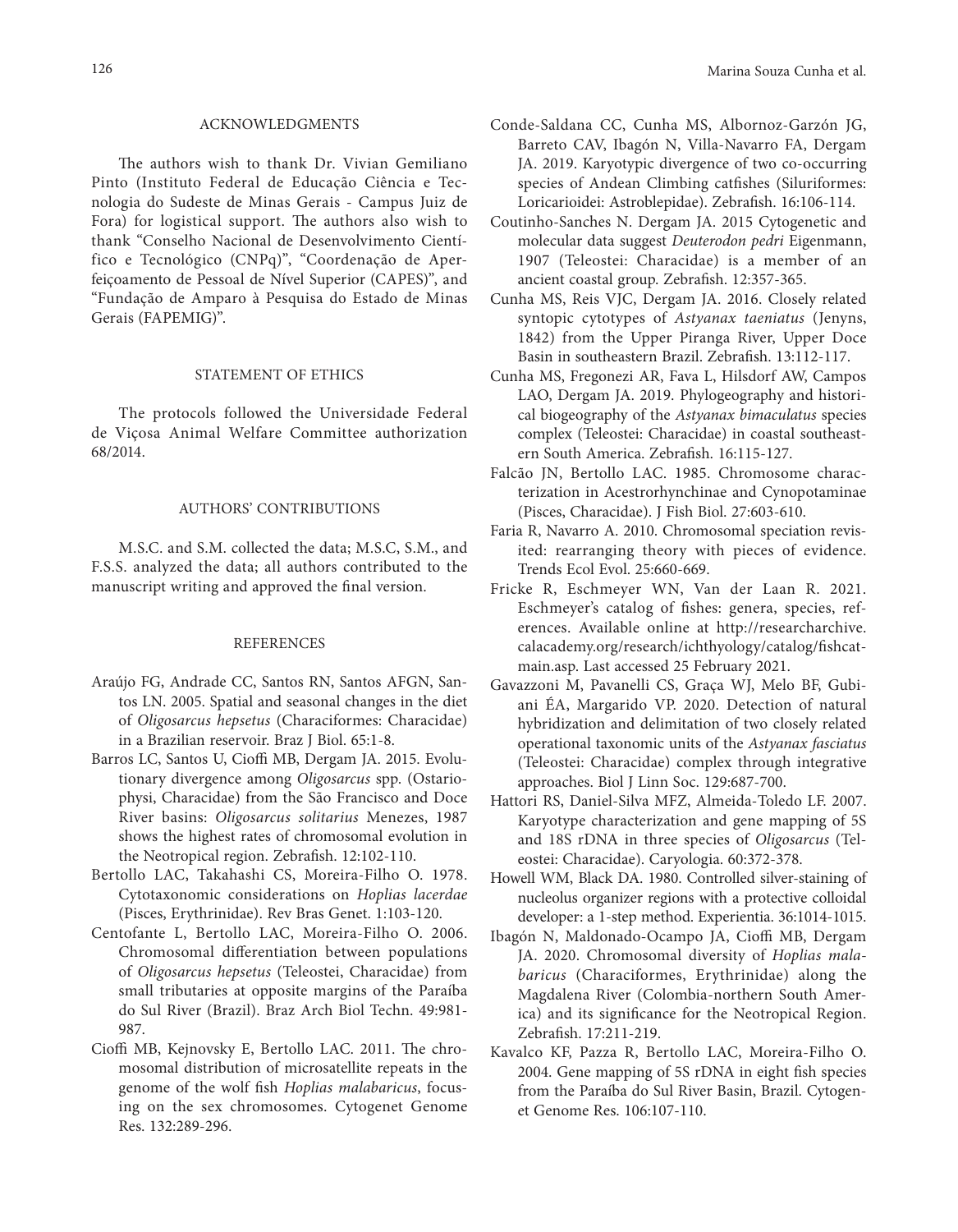- Kavalco KF, Pazza R, Bertollo LAC, Moreira-Filho O. 2005. Molecular cytogenetics of *Oligosarcus hepsetus* (Teleostei, Characiformes) from two Brazilian locations. Genetica. 124:85-91.
- King M. 1987. Chromosomal rearrangements, speciation and the theoretical approach. Heredity. 59:1-6.
- Levan A, Fredga K, Sandberg AA. 1964. Nomenclature for centromeric position on chromosomes. Hereditas. 52:201-220.
- Lucena CAS, Calegari BB, Pereira EHL, Dallegrave E. 2013. O uso de óleo de cravo na eutanásia de peixes. Bol Soc Bras Ictiol. 105:20-24.
- Martinez ERM, Oliveira C, Júlio-Júnior HF. 2004. Cytogenetic analysis of species of the genera *Acestrorhynchus*, *Oligosarcus* and *Rhaphiodon* (Teleostei: Characiformes). Caryologia. 57:294-299.
- Melo S, Utsunomia R, Penitente M, Sobrinho-Scudeler PE, Porto-Foresti F, Oliveira C, Foresti F, Dergam JA. 2017. B chromosome dynamics in *Prochilodus costatus* (Teleostei, Characiformes) and comparisons with supernumerary chromosome system in other *Prochilodus* species. Comp Cytogenet. 11:393-403.
- Menezes NA. 1987. Três espécies novas de *Oligosarcus*  Günther, 1864 e redefinição taxonômica das demais espécies do gênero (Osteichthyes, Teleostei, Characidae). Boletim de Zoologia da Universidade Federal de São Paulo. 11:1-39.
- Menezes NA. 1988. Implications of the distribution patterns of the species of *Oligosarcus* (Teleostei, Characidae) from Central and Southern South America. In: Vanzolini PE, Heyer WR (eds). Proceedings of a workshop on Neotropical distribution patterns. Academia Brasileira de Ciências, Rio de Janeiro; p. 295- 304.
- Mirande JM. 2010. Phylogeny of the family Characidae (Teleostei: Characiformes): from characters to taxonomy. Neotrop Ichthyol. 8:385-568.
- Oliveira C, Avelino GS, Abe KT, Mariguela TC, Benine RC, Ortí G, Vari RP, Castro RMC. 2011. Phylogenetic relationships within the speciose family Characidae (Teleostei: Ostariophysi: Characiformes) based on multilocus analysis and extensive ingroup sampling. BMC Evol Biol. 11:275.
- Peres WAM., Bertollo LAC, Buckup PA, Blanco DR, Kantek DLZ, Moreira-Filho O. 2012. Invasion, dispersion and hybridization of fish associated to river transposition: karyotypic evidence in *Astyanax* "*bimaculatus* group" (Characiformes: Characidae). Rev Fish Biol Fish. 22:519-526.
- Pinkel D, Straume T, Gray JW. 1986. Cytogenetic analysis using quantitative, high sensitivity, fluorescence hybridization. P Natl Acad Sci USA. 83:2934-2938.
- Piscor D, Pozzobon APB, Fernandes CA, Centofante L, Parise-Maltempi PP. 2019. Molecular clock as insight to estimate the evolutionary history and times of divergence for 10 nominal *Astyanax* species (Characiformes, Characidae): an evolutionary approach in species with 2n= 36, 46, 48, and 50 chromosomes. Zebrafish. 16:98-105.
- Poltronieri J, Marquioni V, Bertollo LAC, Kejnovsky E, Molina WF, Liehr T, Cioffi MB. 2014. Comparative chromosomal mapping of microsatellites in *Leporinus* species (Characiformes, Anostomidae): Unequal accumulation on the W chromosomes. Cytogenet Genome Res. 142:40-45.
- Ribeiro AC, Menezes N. 2015. Phylogenetic relationships of the species and biogeography of the characid genus *Oligosarcus* Günther, 1864 (Ostariophysi, Characiformes, Characidae). Zootaxa. 3949:41-81.
- Rubert M, Margarido PV. 2007. Cytogenetic studies in three species of the genus *Oligosarcus*. Braz Arch Biol Techn. 50:127-135.
- Salgado FS, Cunha MS, Melo S, Dergam JA. 2021. Cytogenetic analysis of *Hypomasticus copelandii* and *H. steindachneri*: relevance of cytotaxonomic markers in the Anostomidae family (Characiformes). Comp Cytogenet. 15:65-76.
- Santos NM, Ferreira-Neto M, Artoni RF, Vicari MR, Bakkali M, Oliveira CD, Foresti F. 2012. A comparative structural cytogenetic study in three allopatric populations of *Astyanax scabripinnis* (Teleostei: Characidae). Zoologia. 29:159-166.
- Silva PC, Malabarba MC, Malabarba LR. 2017. Using ancient DNA to unravel taxonomic puzzles: the identity of *Deuterodon pedri* (Ostariophysi: Characidae). Neotrop Ichthyol. 15:e160141.
- Sites Jr JW, Moritz C. 1987. Chromosomal evolution and speciation revisited. Syst Zool. 36:153-174.
- Sumner AT. 1972. A simple technique for demonstrating centromeric heterochromatin. Exp Cell Res. 75:304- 306.
- Supiwong W, Liehr T, Cioffi MB, Chaveerach A, Kosyakova N, Pinthong K, Tanee T, Tanomtong A. 2013. Karyotype and cytogenetic mapping of 9 classes of repetitive DNAs in the genome of the naked catfish *Mystus bocourti* (Siluriformes, Bagridae). Mol Cytogenet. 6:51.
- Usso MC, Mortati AF, Morales-Blanco AG, Giuliano-Caetano L, Dias AL. 2018. Molecular cytogenetics in different populations of *Oligosarcus paranensis* (Characidae): comparative analysis of the genus with 5S and 18S rDNA probes. Caryologia. 71:103-108.
- Utsunomia R., Melo S, Scacchetti PC, Oliveira C, Machado MA, Pieczarka JC, Nagamachi CY, Foresti F. 2018.